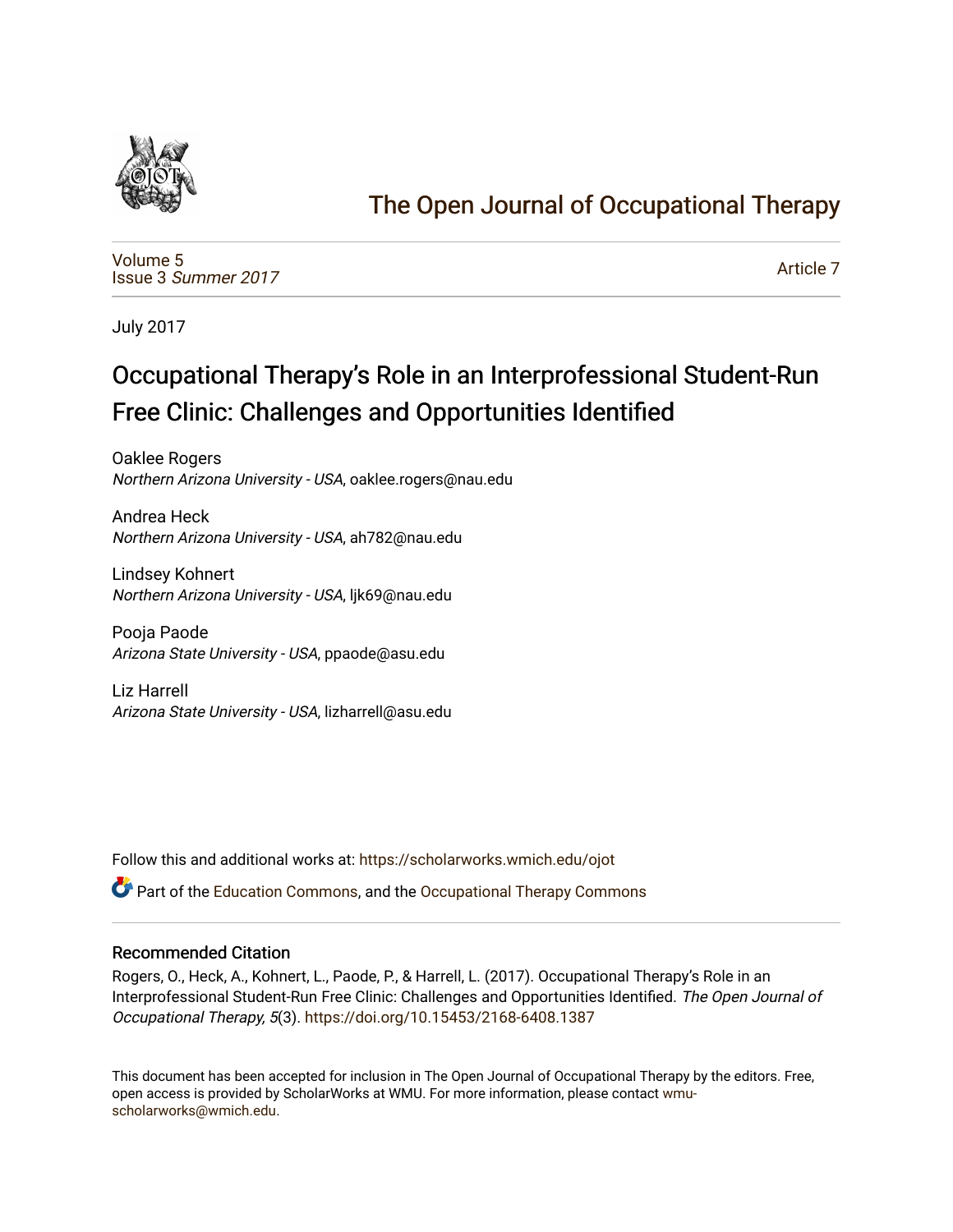# Occupational Therapy's Role in an Interprofessional Student-Run Free Clinic: Challenges and Opportunities Identified

# **Abstract**

Student-run free clinics (SRFCs) provide services to underserved populations while enhancing student education. Occupational therapy (OT) participation in integrated care SRFCs is an emerging area of practice and enhances the interprofessional model necessary for holistic patient care. The Student Health Outreach for Wellness (SHOW) organization, located in Phoenix, Arizona, is a SRFC comprised of three state universities that incorporates nine different health professional programs to deliver interprofessional care, including OT. The SHOW clinic provides direct care services where student volunteers practice clinical and interprofessional skills under the guidance of licensed health care providers. OT preceptors and students participate in team-based assessment and care delivery to practice their discipline-specific treatment knowledge of upper-extremity impairments, musculoskeletal pain, medication management, fall prevention, and behavioral health issues, among many others. OT integration into the clinic provides students and preceptors an opportunity to build a unique skill set in interprofessional care, educate other disciplines about OT, and become emerging leaders in the field. Challenges for OT involvement in this SRFC include recruitment and sustainability of volunteers and lack of knowledge and understanding about the role of OT on an interprofessional team. Further research is needed to identify additional benefits of OT services in SFRCs.

## Keywords

occupational therapy, interprofessional education, interprofessional practice, student-run free clinic, primary care, integrated care

## Credentials Display

Oaklee Rogers, OTD, OTR/L; Andrea Heck, OTS; Lindsey Kohnert, OTS, MEd; Pooja Paode, BS; Liz Harrell, DNP, PMHNP-BC

Copyright transfer agreements are not obtained by The Open Journal of Occupational Therapy (OJOT). Reprint permission for this Topics in Education should be obtained from the corresponding author(s). Click [here](https://scholarworks.wmich.edu/ojot/policies.html#rights) to view our open access statement regarding user rights and distribution of this Topics in Education.

DOI: 10.15453/2168-6408.1387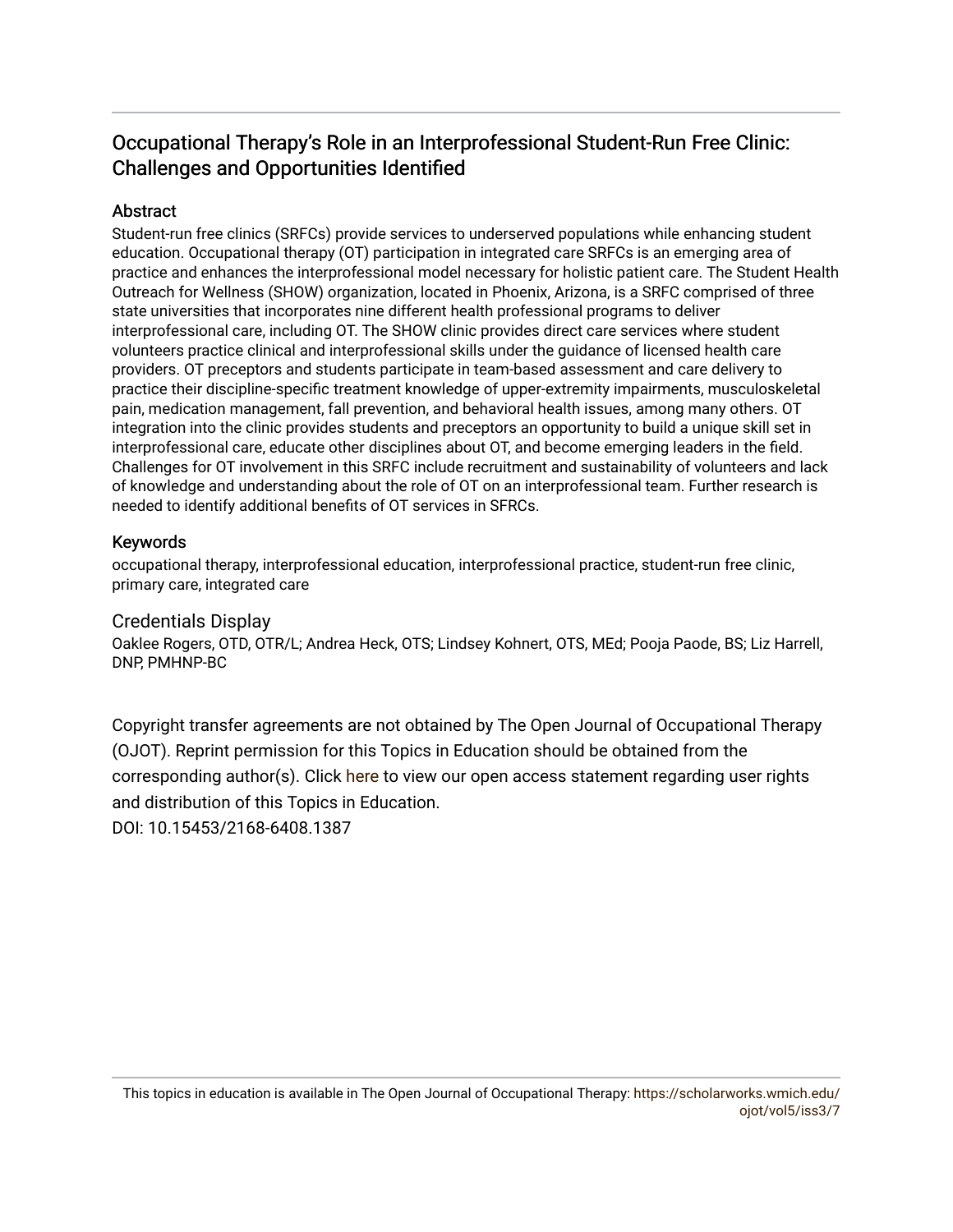Student-run free clinics (SRFCs) are innovative community health care centers run by interprofessional teams of students to provide services ranging from primary care to therapy interventions in the community (Palombaro, Dole, & Lattanzi, 2011; Pammett, Landry, Weidmann, & Jorgenson, 2015; Society of Student Run Free Clinics, 2016). The Society of Student-Run Free Clinics (2016) has reported over 100 SRFCs in three countries worldwide, with the majority located in the United States and Canada. SRFCs primarily service uninsured and underserved populations. The patients at these clinics are largely minorities of Hispanic and African American descent who have an annual income of less than \$10,000 and minimal education beyond high school (Dhans et al., 2015; Simpson & Long, 2007). Simpson and Long (2007) report that such individuals may be "marginally or completely homeless, and at high risk for inadequate management of serious medical problems including hypertension, diabetes, mental illness, substance abuse, and violence" (p. 352). Other high-risk medical issues may include obesity, asthma, high cholesterol, and arthritis (Dhans et al., 2015).

The growing popularity of interprofessional SRFCs has resulted in emerging research demonstrating the value of a collaborative approach to patient care in this setting (Holmqvist, Courtney, Meili, & Dick, 2012; Liberman et al., 2011). Interprofessional education allows the team to learn with, from, and about each other, whereas interprofessional collaborative practice is the implementation of comprehensive care provided to a patient by different professionals to achieve high Published by ScholarWorks at WMU, 2017

quality care (World Health Organization, 2010). Interprofessional health care offers practitioners the ability to provide integrated care to patients, which includes primary and behavioral health services (American Psychological Association, 2016; Substance Abuse and Mental Health Services Administration, 2012). Reported student benefits with interprofessional, hands-on learning experience, such as one would gain at an interprofessional SRFC, include improved professional self-efficacy, increased perception of clinical reasoning skills, conflict resolution, improved communication skills, and improved attitudes and behaviors toward interprofessional interaction (Haggarty & Dalcin, 2014; NØrgaard et al., 2013; Sief et al., 2013). The type of student disciplines involved varies from one SRFC to another, but reportedly include art, counseling, dentistry, dental hygiene, dietetics, kinesiology, medical rehabilitation, medicine, nursing, nutrition, occupational therapy, pharmacy, physical therapy, physiotherapy, psychology, science, social work, speech-language pathology, and spiritual care (Haggarty & Dalcin, 2014). The largest percentage of student volunteers at 59 SRFC locations surveyed were found to be pursuing preclinical or clinical medical studies, with only 37% of student volunteers pursuing health-related graduate studies, such as occupational therapy  $(OT)$  (Simpson  $\&$ Long, 2007).

 The role of OT focuses on helping individuals across the lifespan participate in the things they want and need to do through use of therapeutic occupations or daily activities. The profession emerged from the Moral Treatment era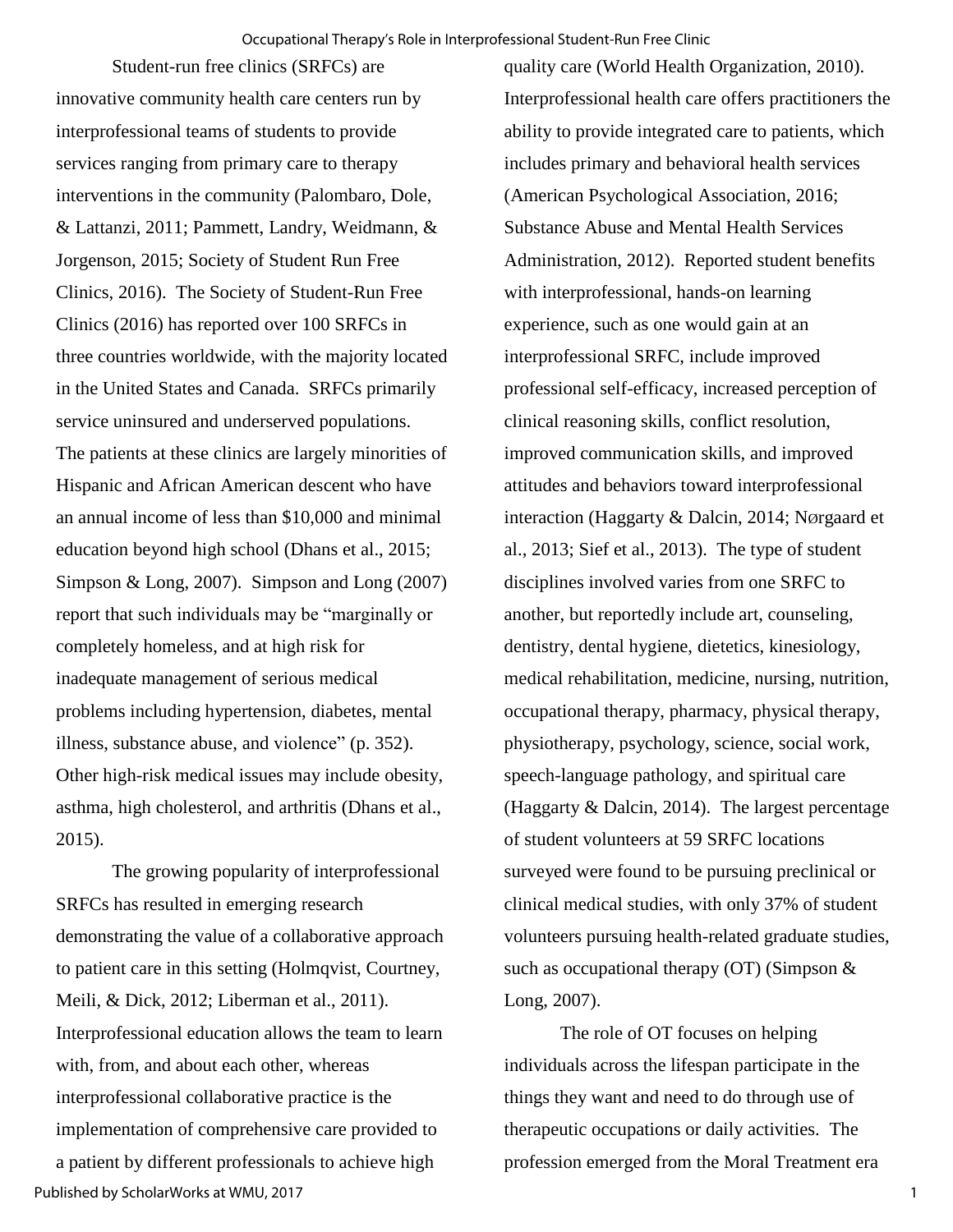in the  $19<sup>th</sup>$  century and has strong roots in the mental health field, whereby therapists were trained to provide purposeful activities to adults who had a mental illness. As the health care field changed and the population's needs evolved, the treatment focus for most occupational therapists also changed (Gutman, 2011). OT is not a common profession found in most SRFCs, and it is also considered to be an emerging profession in the primary care setting (Roberts, Farmer, Lamb, Muir, & Siebert, 2014; Smith, Thomas, et al., 2014). Occupational therapists are well prepared to contribute to interprofessional health care teams in integrated care SRFCs, as OT practitioners have a unique skill set geared toward understanding the significant impact that habits and routines have on those who have an acute illness, chronic condition(s), and/or disability (Dahl-Popolizio, Manson, Muir, & Rogers, 2016). In addition, occupational therapists can assume a wide variety of roles, such as direct care providers, case managers, consultants, educators, and advocates for patients and their families in the SRFC setting (Canadian Association of Occupational Therapists [CAOT], 2013; Roberts et al., 2014).

Traditionally, other specializations view OT as a profession with many specializations; however, in SRFCs, which offer integrated care services, occupational therapists act as generalists and must be well versed in the wide array of professional skills needed to provide evaluations and interventions for diverse populations (Donnelly, Brenchley, Crawford, & Letts, 2014). The involvement of OT in service-learning settings is a

mutually beneficial opportunity not only to train the https://scholarworks.wmich.edu/ojot/vol5/iss3/7 DOI: 10.15453/2168-6408.1387

future OT health care workforce, but also to add value to the care provided (Dahl-Popolizio et al., 2016). The uniquely holistic perspective of OT is an asset to interprofessional SRFC teams due to the diverse needs of underserved populations as well as the potential for interprofessional peer-to-peer education and collaboration with various health professional students. Client-centered OT interventions identified by Roberts et al. (2014) that can also address client needs in an integrated SRFC include but are not limited to:

- Self-management of chronic conditions and prevention of secondary complications . . . ,
- Health promotion and lifestyle modification to prevent chronic conditions . . . ,
- Self-management of psychiatric conditions and promotion of mental health,
- Management of musculoskeletal conditions including pain management,
- Safety and falls prevention within the home and community environments,
- Promoting and ensuring access to community resources for social participation . . . ,
- Driving and community mobility resources for older adults,
- Redesign of physical environments to support participation in valued activities, and
- Family and caregiver assistance and support (p. S26).

With OT as an emerging profession in primary care and the future of health care shifting to provide more integrated care services, it is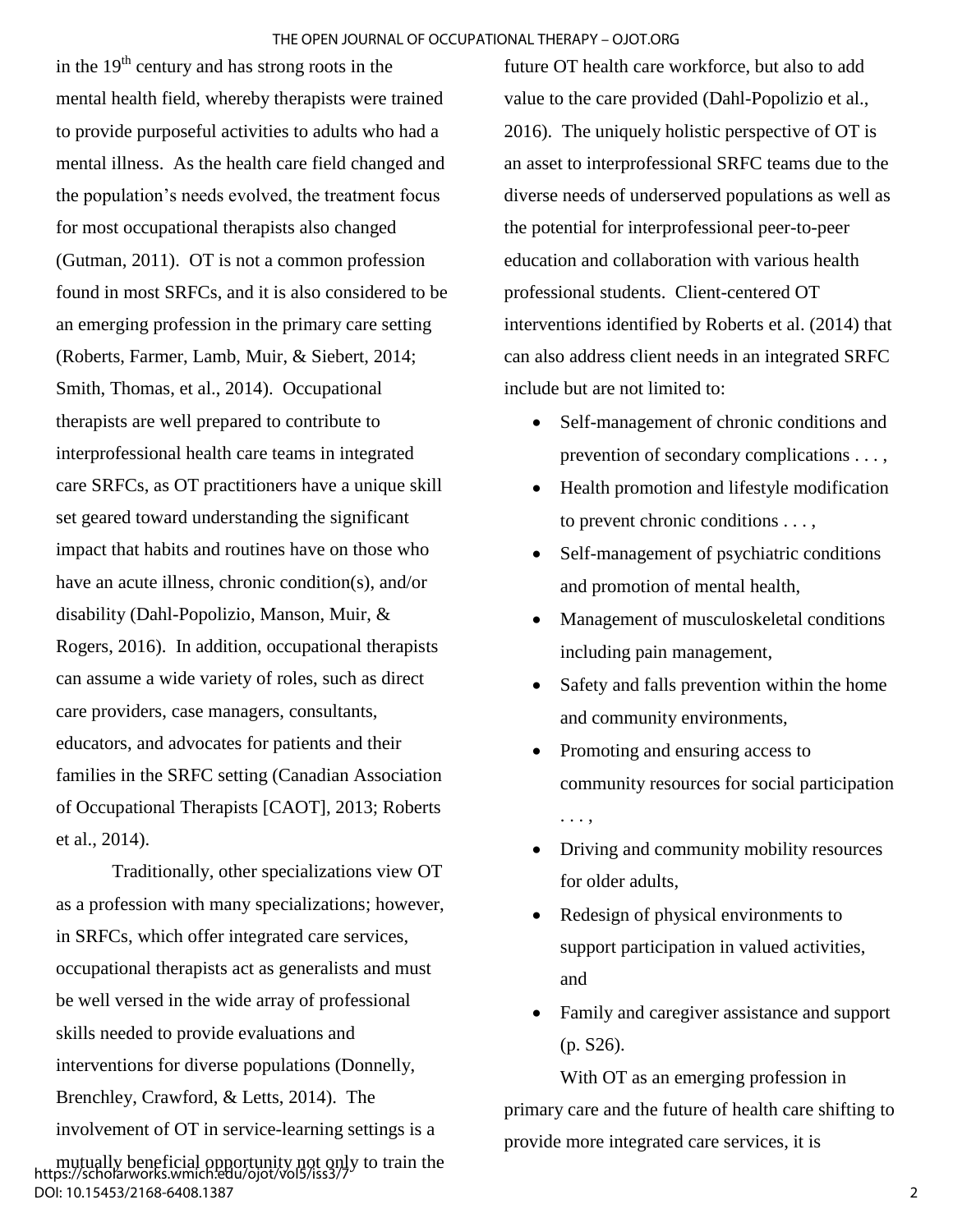important that SRFCs mimic and pave the way for new health care standards (Muir, 2012; Roberts et al., 2014). In the last decade, there has been an increasing shift in patient care from a focus on treating acute conditions to improving overall quality of life. This shift requires complex treatment from multiple health professionals and effective communication and collaboration to leverage their strengths (Olson & Bialocerkowski, 2014). To address health care trending in this direction, interprofessional experiences are being increasingly embedded into university-based educational programs to encourage teamwork and to acknowledge the different team roles (Olson & Bialocerkowski, 2014; Smith, Yoon, et al., 2014). Students are the future of health care, so it is important that they become comfortable delivering care in the interprofessional model early in their training. The benefits for students of practicing in an interprofessional model include increased responsibility and autonomy, the opportunity for reflection, realistic insight regarding managing clinical workload, support of profession-specific facilitators, and an enhanced understanding of interprofessional collaboration (Reeves, Freeth, McCrorie, & Perry, 2002). OT educational training in subjects such as psychology, sociology, and behavioral health-related courses prepare occupational therapists to work with care needs frequently seen in SRFCs; thus, interprofessional educational experiences provide valuable practice for OT students. Incorporating OT in interprofessional SRFCs may also ensure that other health care students and professionals gain earlier exposure to OT in integrated care settings.

Facilitating the entire team's understanding of OT (and vice versa) and OT's understanding of other health professional roles is crucial for effective future integration of OT into any interprofessional health care team (Donnelly, Brenchley, Crawford, & Letts, 2013).

Intraprofessional collaboration among OT colleagues in integrated care can also be of benefit by allowing for resource sharing, consultation, and increased exposure of OT (Donnelly et al., 2013). OT students' participation along with an OT practitioner acting as a supervisor enhances handson learning and provides decision making support to the entire interprofessional team. Multiple OT practitioners or students on site to relay evaluation and treatment strategies that are best suited for patients may facilitate a more client-centered approach through more effective interventions that consider individuals' specific lifestyles. Thus, the incorporation of OT into integrated care SRFCs may significantly impact the quality of patient care. **Student Health Outreach for Wellness: An Interprofessional SRFC**

The Student Health Outreach for Wellness (SHOW) clinic is a student-run, interprofessional free clinic and outreach organization in Phoenix, Arizona. A collaboration among Arizona State University, Northern Arizona University, and The University of Arizona, the SHOW clinic provides direct integrated care and outreach services to highrisk populations via licensed providers and students in an interprofessional care delivery model. Leaders from the three universities began to develop the SHOW clinic in May 2013, and the clinic officially opened in July 2015. The clinic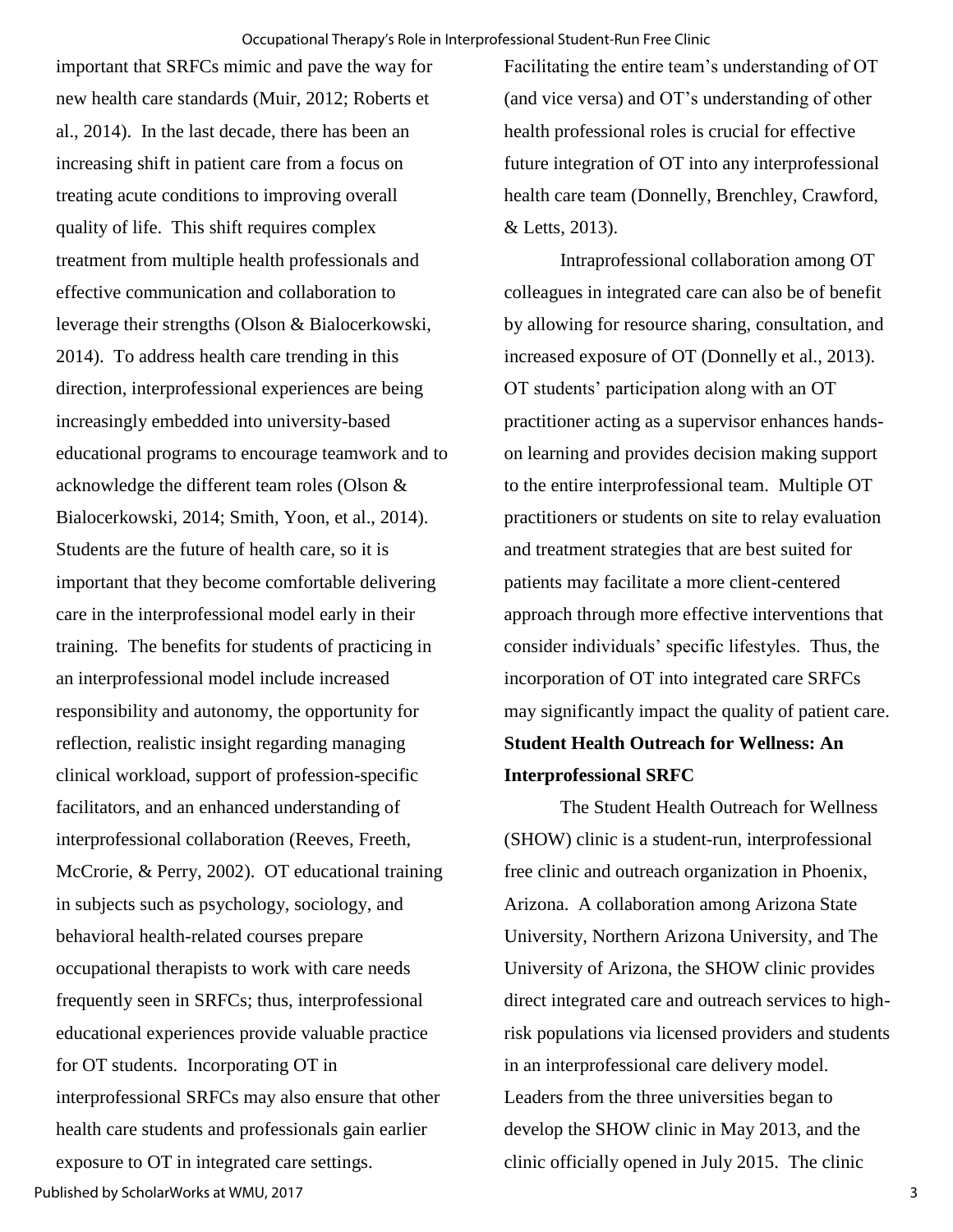#### THE OPEN JOURNAL OF OCCUPATIONAL THERAPY – OJOT.ORG

operates on Saturday mornings from Healthcare for the Homeless clinical space on the Human Services Campus, which provides services to approximately 6,500 people experiencing homelessness in the metro Phoenix area (Health Resources and Services Administration [HRSA], 2015). The demographics of this population (see Table 1) are consistent with those treated by most SRFC operations (Simpson & Long, 2007). To date, the SHOW clinic has

provided care for more than 1,500 individuals and offered over 300 students interprofessional learning opportunities. Following 18 months of operation, the SHOW clinic now encompasses students from nine health professional programs, including audiology, behavioral health, medicine, nursing, OT, physical therapy, physician assistant, social work, and speech-language pathology.

#### **Table 1**

*The SHOW Clinic Population Demographics*

| Gender (percentage)                             |                                                        |                     |  |
|-------------------------------------------------|--------------------------------------------------------|---------------------|--|
| <b>Gender</b>                                   | Men                                                    | Women               |  |
| <b>Percentage of population</b>                 | 55.23%                                                 | 44.77%              |  |
|                                                 | Age (percentage)                                       |                     |  |
| Age (years)                                     | Men                                                    | Women               |  |
| 18-24                                           | 12.77%                                                 | 17.73%              |  |
| $25-29$                                         | 6.53%                                                  | 10.38%              |  |
| $30 - 34$                                       | 7.86%                                                  | 11.24%              |  |
| 35-39                                           | 7.96%                                                  | 10.96%              |  |
| $40 - 44$                                       | 10.65%                                                 | 11.29%              |  |
| 45-49                                           | 12.59%                                                 | 11.20%              |  |
| 50-54                                           | 16.03%                                                 | 11.58%              |  |
| 55-59                                           | 13.63%                                                 | 8.70%               |  |
| 60-64                                           | 8.14%                                                  | 4.52%               |  |
| $65+$                                           | 3.84%                                                  | 2.39%               |  |
|                                                 | <b>Patient Race and Ethnicity (number of patients)</b> |                     |  |
| Race                                            | Hispanic/Latino                                        | Non-Hispanic/Latino |  |
| Hawaiian/Other Pacific Islander                 | $\overline{2}$                                         | 17                  |  |
| <b>Black/African American</b>                   | 54                                                     | 1465                |  |
| American Indian/Alaskan Native                  | 6                                                      | 200                 |  |
| White                                           | 709                                                    | 2510                |  |
| More than one race                              | 83                                                     | 46                  |  |
| Unreported                                      | 953                                                    | 265                 |  |
| Total                                           | 1811                                                   | 4503                |  |
| <b>Patient Insurance (percentage)</b>           |                                                        |                     |  |
| <b>Principal Third-Party</b>                    |                                                        |                     |  |
| <b>Medical Insurance Source</b>                 | <b>Percentage of patients</b>                          |                     |  |
| None/Uninsured                                  | 35.45%                                                 |                     |  |
| Medicaid                                        | 53.89%                                                 |                     |  |
| Medicare                                        | 8.28%                                                  |                     |  |
| https://scholarworks.wmich.edu/ojot/vol5/iss3/7 |                                                        |                     |  |

DOI: 10.15453/2168-6408.1387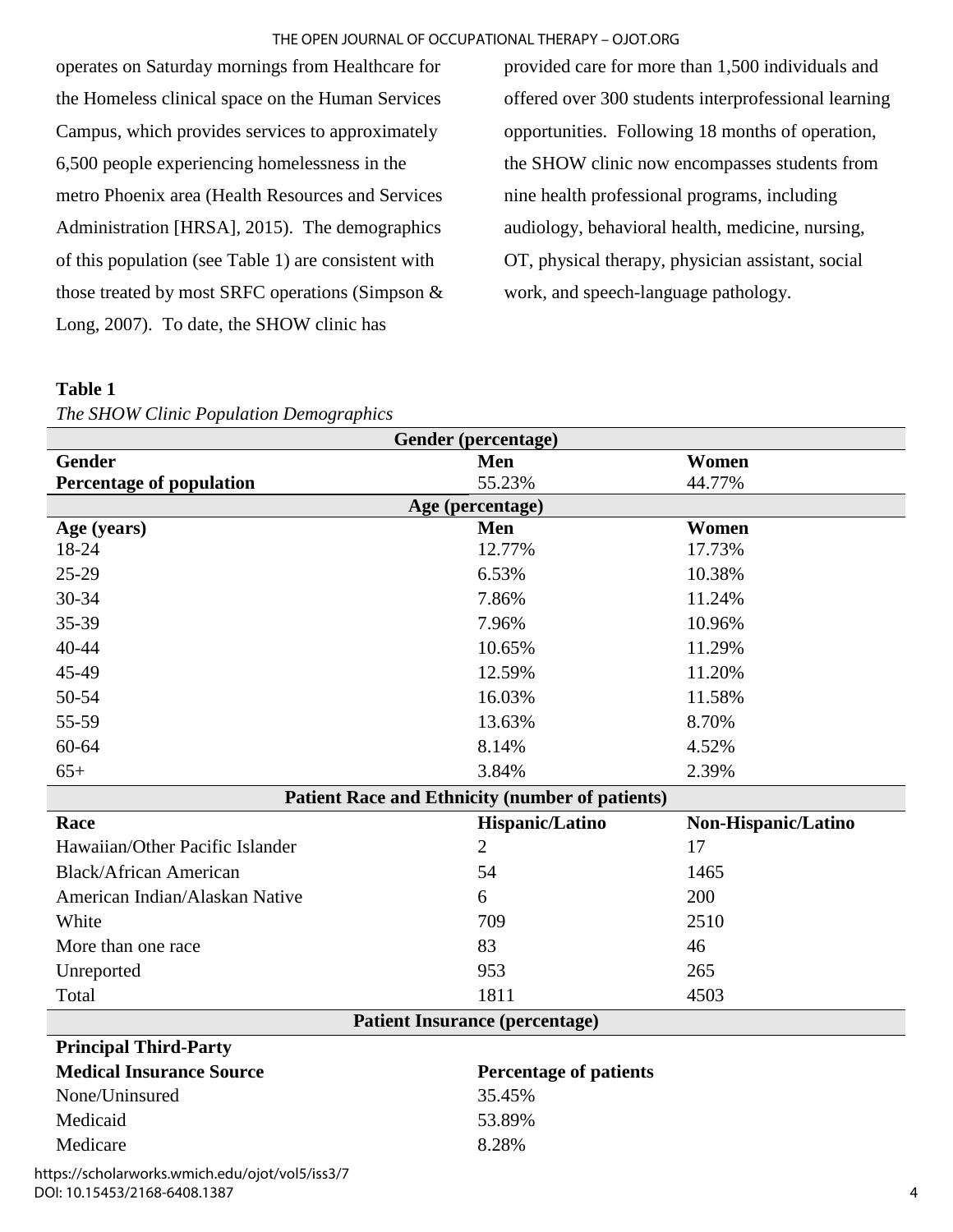| Occupational Therapy's Role in Interprofessional Student-Run Free Clinic |  |  |  |
|--------------------------------------------------------------------------|--|--|--|
|--------------------------------------------------------------------------|--|--|--|

| Private Insurance                                                                                                                                                                                                                                                                                                                 | 2.38%                                                |      |  |
|-----------------------------------------------------------------------------------------------------------------------------------------------------------------------------------------------------------------------------------------------------------------------------------------------------------------------------------|------------------------------------------------------|------|--|
|                                                                                                                                                                                                                                                                                                                                   | <b>Patient Characteristics - Special Populations</b> |      |  |
| <b>Special Populations</b>                                                                                                                                                                                                                                                                                                        | <b>Number of patients</b>                            |      |  |
| <b>Agricultural Workers or Dependents</b>                                                                                                                                                                                                                                                                                         | 2                                                    |      |  |
| Homeless                                                                                                                                                                                                                                                                                                                          | 6543                                                 |      |  |
| Veterans                                                                                                                                                                                                                                                                                                                          | 214                                                  |      |  |
| Total                                                                                                                                                                                                                                                                                                                             | 6759                                                 |      |  |
| <b>Patient Characteristics - Frequency of Common Diagnoses</b>                                                                                                                                                                                                                                                                    |                                                      |      |  |
| <b>Diagnosis</b>                                                                                                                                                                                                                                                                                                                  | Number of visits by diagnosis                        |      |  |
| Hypertension                                                                                                                                                                                                                                                                                                                      |                                                      | 2105 |  |
| Substance Use Disorders (alcohol, tobacco, etc.)                                                                                                                                                                                                                                                                                  |                                                      | 1104 |  |
| Diabetes Mellitus                                                                                                                                                                                                                                                                                                                 |                                                      | 1019 |  |
| Behavioral Health Disorders (depression, anxiety, other mental disorders including                                                                                                                                                                                                                                                |                                                      |      |  |
| PTSD)                                                                                                                                                                                                                                                                                                                             |                                                      | 944  |  |
| Asthma                                                                                                                                                                                                                                                                                                                            |                                                      | 894  |  |
| Overweight and Obesity                                                                                                                                                                                                                                                                                                            |                                                      | 402  |  |
| Reproductive Health (contraceptive management and sexually transmitted infections)                                                                                                                                                                                                                                                |                                                      | 400  |  |
| <b>Chronic Obstructive Pulmonary Diseases</b>                                                                                                                                                                                                                                                                                     |                                                      | 351  |  |
| Heart Disease (selected)                                                                                                                                                                                                                                                                                                          |                                                      | 313  |  |
| <b>Contact Dermatitis and other Eczema</b><br>131<br>$\alpha$ and $\alpha$ is the sequence of $\alpha$ in the H $\alpha$ in the H $\alpha$ in $\alpha$ is the H $\alpha$ in $\alpha$<br>$\sim$ And $\sim$ 10 for a set of $\sim$ TT shaft.<br>$1 \cap$<br>$\mathcal{M}$ is time as $(0.015)$ and $1.001$ $\ldots$ $\mathcal{M}$ . |                                                      |      |  |

*Note*: HRSA. (2015). Adapted from Maricopa County Department of Public Health's 2015 Health Resources and Services Administration Health Center Program Uniform Data Systems Report.

The SHOW clinic is a learning laboratory open to all students enrolled in the three primary partner universities. The SHOW clinic provides both direct interprofessional learning experiences and overall service delivery and leadership learning opportunities. Interprofessional learning and service delivery opportunities are available to the students through volunteering at the primary care clinic, community outreach one-day events, by joining a committee, or through ongoing program groups. Organizational efforts are coordinated by six student-led committees, guided by an advisory committee consisting of faculty from the three universities, community partners, and three executive student directors.

Students may be selected to take on executive leadership roles by applying to be a student director or committee chair. Student directors are chosen on a yearly basis near the end of the academic school year and have a 2-year term limit. The student directors participate in an interview prior to being chosen for the position. Any student involved with the SHOW clinic is eligible to apply for these positions; however, leadership is generally drawn from active committee members. The roles and responsibilities of the student directors are outlined in Table 2. The roles and responsibilities of respective committee chairs revolve around facilitating their committee's responsibilities (see Table 3).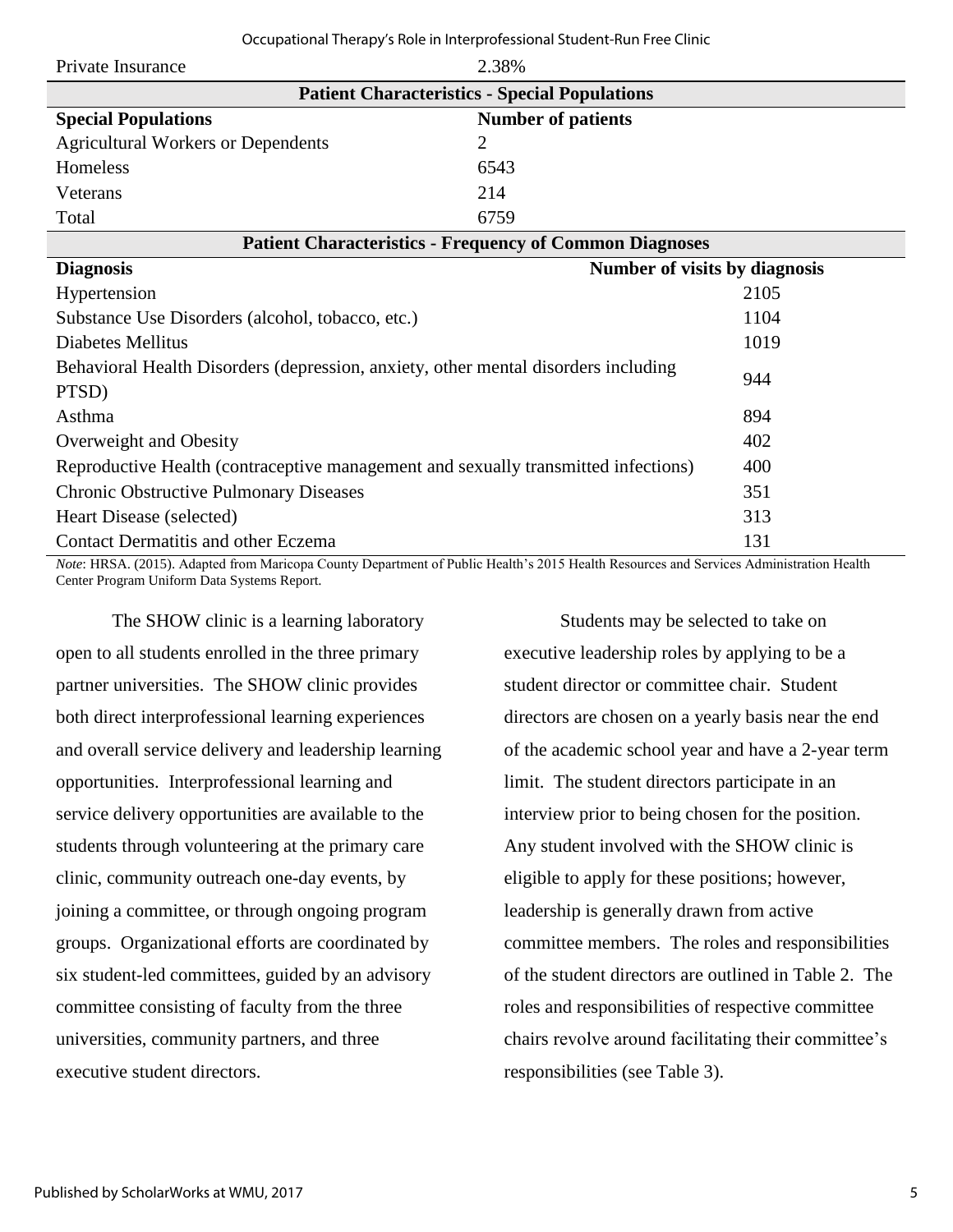# **Table 2**

| The SHOW Clinic Student Director Roles and Responsibilities |  |
|-------------------------------------------------------------|--|
|-------------------------------------------------------------|--|

| <b>Student Director</b>    | <b>Roles and Responsibilities</b>                                                                                                                                                                                                                                                                                                                                                                                                                                                                                                                                                                          |
|----------------------------|------------------------------------------------------------------------------------------------------------------------------------------------------------------------------------------------------------------------------------------------------------------------------------------------------------------------------------------------------------------------------------------------------------------------------------------------------------------------------------------------------------------------------------------------------------------------------------------------------------|
| Director of<br>Development | Directly supervise the Fund Development and Sustainability and Research and<br>$\bullet$<br><b>Quality Assurance Committees.</b><br>Collaborate with relevant stakeholders to secure financial support for the<br>$\bullet$<br>SHOW's short- and long-term sustainability.<br>Manage and communicate with alumni directory.<br>$\bullet$<br>Ensure processes are in place to facilitate continuous quality improvement and<br>$\bullet$<br>meaningful data collection.<br>Understand the SHOW clinic's research goals and needs, assist in coordinating<br>$\bullet$<br>conference proposals as necessary. |
| Director of<br>Operations  | Directly supervise the Clinical Operations and the Volunteer and Human<br>$\bullet$<br><b>Resources Committees.</b><br>Oversee strategic goals and improvement of the SHOW clinic through<br>$\bullet$<br>management of volunteers and clinical processes.<br>Ensure that the SHOW clinic is meeting state licensure requirements by<br>maintaining policies and procedures.<br>Facilitate collaborative relationships with health professional liaisons and<br>$\bullet$<br>preceptors.                                                                                                                   |
| Director of<br>Programs    | Directly supervise the Communications and Technology and Programming and<br>$\bullet$<br>Special Events Committees.<br>Facilitate Student Executive Committee meetings.<br>$\bullet$<br>Provide oversight of the SHOW clinic's weekly health education programs.<br>$\bullet$<br>Provide leadership in the planning and organization of media contacts and<br>$\bullet$<br>outreach initiatives or events.<br>Provide leadership in the planning and organization for large events, such as<br>$\bullet$<br>the SHOW Annual Health Fair and Banquet.                                                       |
| <b>All Directors</b>       | Report to the SHOW Advisory Committee and program director.<br>$\bullet$<br>Coordinate biweekly Student Executive Committee meetings and biweekly<br>$\bullet$<br>quality improvement meetings.<br>Collaborate to complete tasks necessary for the day-to-day operation and long-<br>$\bullet$<br>term sustainability of the SHOW clinic.<br>Facilitate and coordinate strategic planning for organization-wide events.                                                                                                                                                                                    |

The three student directors oversee two committees each and manage clinical operations, programming and outreach, and research and development, respectively. Health professional students also have an opportunity to take on leadership positions in the SHOW clinic by representing their discipline as health profession

liaisons. The student-led committees include

Clinical Operations, Communications and

Technology, Fund Development and Sustainability,

Programming and Special Events, Research and

Quality Assurance, and Volunteer and Human

Resources.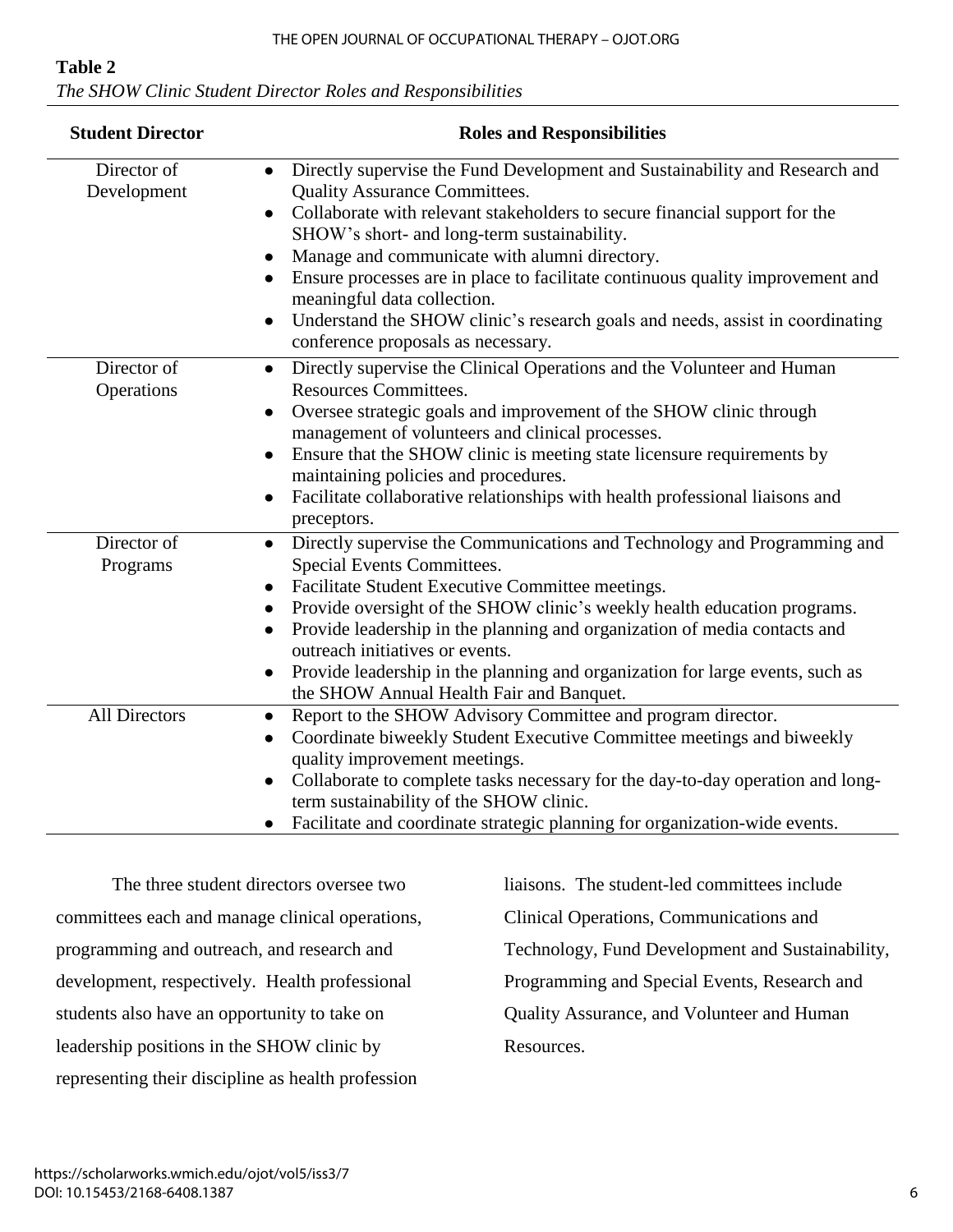#### **Table 3**

|  |  |  |  |  |  | The SHOW Clinic Core Committee Roles and Responsibilities |
|--|--|--|--|--|--|-----------------------------------------------------------|
|--|--|--|--|--|--|-----------------------------------------------------------|

| <b>Committee</b>           | <b>Roles and Responsibilities</b>                                                                                                                                                                   |
|----------------------------|-----------------------------------------------------------------------------------------------------------------------------------------------------------------------------------------------------|
| <b>Clinical Operations</b> | Operate in clinic as medications manager, shift manager, and clinic<br>coordinator.<br>Provide policies and procedures support, and work with research<br>volunteers to manage quality improvement. |
| Communications and         | Coordinate external communications, marketing and outreach, the                                                                                                                                     |
| Technology                 | website, and events.                                                                                                                                                                                |
|                            | Manage organization-wide technology needs.                                                                                                                                                          |
| Fund Development and       | Write grants, manage fundraisers and student-led crowdfunding, and                                                                                                                                  |
| Sustainability             | engage with donors and the SHOW clinic alumni.                                                                                                                                                      |
| Programming and Special    | Develop and implement educational health programs.                                                                                                                                                  |
| Events                     | Plan small- and large-scale events.                                                                                                                                                                 |
|                            | Coordinate volunteers for health programs.                                                                                                                                                          |
| Research and               | Create and facilitate quality and research surveys/data collection.                                                                                                                                 |
| <b>Quality Assurance</b>   | Coordinate conference and research outreach.                                                                                                                                                        |
|                            | Collaborate with clinical operations volunteers to manage quality<br>improvement.                                                                                                                   |
| Volunteer and              | Manage volunteer applications and onboarding using human resources                                                                                                                                  |
| <b>Human Resources</b>     | software.                                                                                                                                                                                           |
|                            | Assist with volunteer management in clinic.                                                                                                                                                         |

Student committee members and volunteers participate in critical tasks to support the SHOW clinic's operations. In addition to the above committees, ad-hoc committees are collaborative committees led by the student directors, whose role best matches the purpose of the committee created in response to yearly events or for tasks that require the combined expertise of students on different committees. An example of an ad-hoc committee is the annual Health Fair Planning Committee, which is convened 3 months prior to the event and is comprised primarily of students in the Programming and Special Events, Communications and Technology, and Volunteer and Human Resources Committees, although any student in the SHOW clinic may take part in the committee, if they choose.

When joining the SHOW clinic, students Published by ScholarWorks at WMU, 2017

and licensed professionals are provided a tailored orientation depending on the type of volunteer position. For clinical volunteer positions, health care professionals and students must attend an orientation prior to volunteering at the clinic, which includes a primer on working with a vulnerable population, working on an interprofessional team, and required completion of mandatory clinic training modules. At the beginning of the volunteers' first shift of the semester at the clinic, they participate in a second, brief, clinic-specific orientation focusing on the clinical flow and teaching team structure. The interprofessional teaching team is composed of various health profession students and preceptors who supervise the students over three to four shifts during the semester. The licensed health care preceptors provide oversight for the direct care provided by the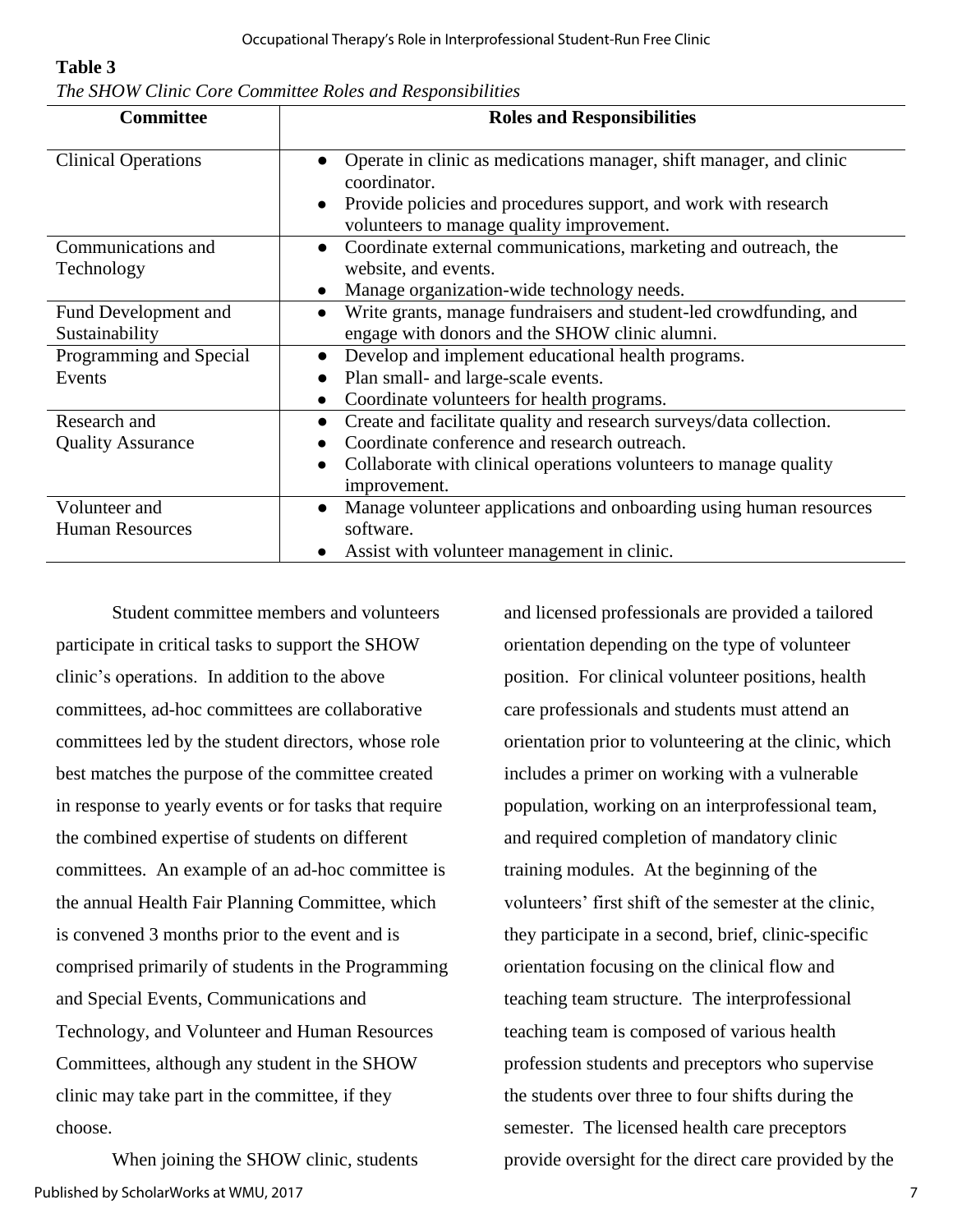interprofessional student teaching team to the patients served. Of note, the volunteers do not receive any formalized interprofessional training during their time at the SHOW clinic. Instead, the experience relies solely on the interprofessional practice interaction. Clinical processes are led by a student management team, which oversees operations of interprofessional teaching teams in the clinic. The goal of this model is to encourage both interprofessional leadership and clinical skill development for student leaders.

The clinic day begins with a pre-shift huddle, where the student volunteers and licensed preceptors gather to conduct introductions, discuss clinic updates, receive a brief in-service delivered by pre-determined health profession student(s), and review the goals of the interprofessional experience. After the pre-shift huddle, the team breaks out into their different roles, which include front desk staff and student navigators, student management team, and interprofessional teaching teams. At the end of the clinic day, the team gathers again to engage in a post-shift huddle to review specific cases, lessons learned, and reflect on interprofessional learning experiences.

The flow of a patient's experience at the clinic is documented in Figure 1. When a patient enters the clinic, he or she registers and completes intake materials with the assistance of an undergraduate student navigator who remains with the patient from the beginning to the end of the visit. An interprofessional teaching team is assigned to individual patients depending on the chief complaint. Before the initial exam, the

student navigator presents the patient's initial https://scholarworks.wmich.edu/ojot/vol5/iss3/7 DOI: 10.15453/2168-6408.1387

information, and the teaching team discusses the case presentation and then determines what student health disciplines are best suited to take the lead during the initial triage encounter. Once the interprofessional student team completes the patient's initial examination, they reconvene in a second interprofessional team huddle with their preceptors to develop a plan of care. After the team and preceptors develop a treatment plan and reevaluate which specialties are most relevant to the patient's needs, the pertinent health professional students and preceptor(s) provide direct care services. The providers then communicate the final plan of care, including follow-up instructions, and the patient is provided with necessary prescriptions and resources.



*Figure 1*. The SHOW Clinic Patient Flow Diagram.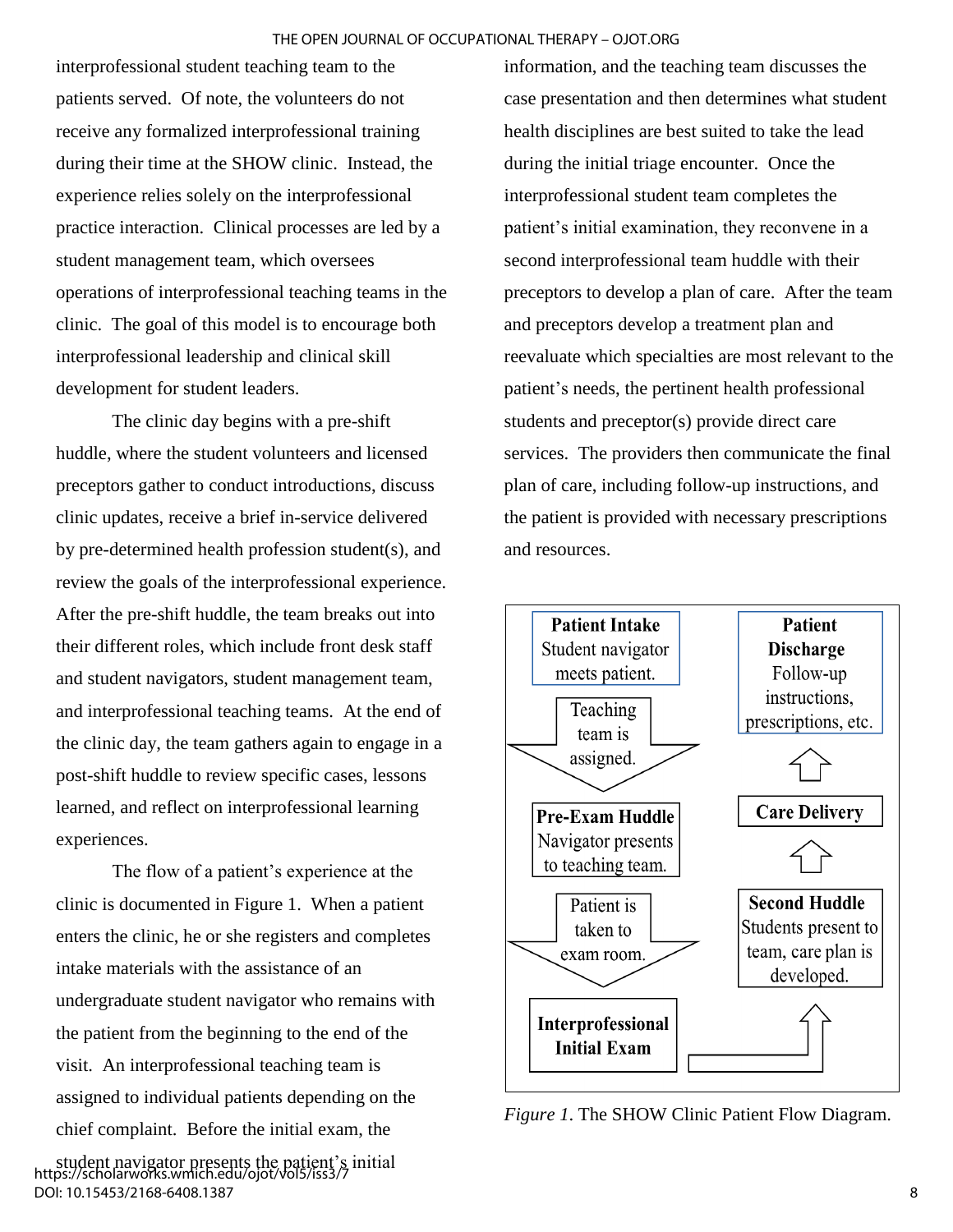#### **OT's Role in the SHOW Clinic**

Since the summer of 2014, the Northern Arizona University's OT program and faculty have provided a critical and vital role in the interprofessional, interinstitutional planning and opening of the SHOW clinic and community outreach efforts. The initial work began with faculty members joining the SHOW Advisory Committee, developing scope of practice guidelines for OT practitioners and students, working as liaisons between the organization and the university to coordinate efforts and meet established goals and deadlines, and to recruit OT preceptors and students.

In the fall of 2014, under the supervision of an OT preceptor, eleven OT students volunteered at the inaugural annual SHOW Health Fair, which provided health screenings, lifestyle management services, and connections to community health resources for over 280 individuals. Currently, the OT students work at the SHOW as OT Program Liaison and as members of the Quality Improvement Committee, the Clinic Teaching Team, and the Programming and Special Events Committee. In the fall of 2015, the SHOW clinic expanded the services provided by the interprofessional health care team integrated clinic to include OT. Figure 2 outlines the growth of the OT preceptors and student involvement in the clinic. Although the OT preceptors had at least 5 to over 20 years of clinical experience, this was the first time that the practitioners had worked in an integrated care SRFC. The OT student volunteers at the clinic had completed at least three semesters of their program, which included training with Published by ScholarWorks at WMU, 2017

foundational coursework, human movement, conditions, biomechanics, psychosocial and behavioral health function, and client communication and engagement. Because the concept of integrated care is new in the health care field and OT in the primary care setting is an innovate practice, in addition to learning how to work on an interprofessional team at an SRFC, the OT preceptors and students also had to (a) identify their role on the team and (b) determine what services would be provided to the patients at the clinic. Similar to what Donnelly et al. (2013) found, the common OT responsibilities identified on an interprofessional team were educating the team and patients about the role of OT, providing direct service, and contributing to the pre- and posthuddle shift meetings.

In the SHOW clinic, the OT students and preceptors participate with the interprofessional teaching team as needed. The teams include at least one OT preceptor and one OT student, in addition to other health care professionals and students that were assigned to the clinic for that day. A typical student triage team includes a medical or nursing student, an OT student, and one other health profession student. During the triage, the OT student assists in taking the patient's vitals, contributes to the collection of a medical and social history, and assesses for signs of behavioral health and cognitive issues. The student may also complete a physical examination, such as a range of motion assessment or a manual muscle test.

Consistent with what research suggests, common patient complaints treated by the OT team at the clinic include upper-extremity issues,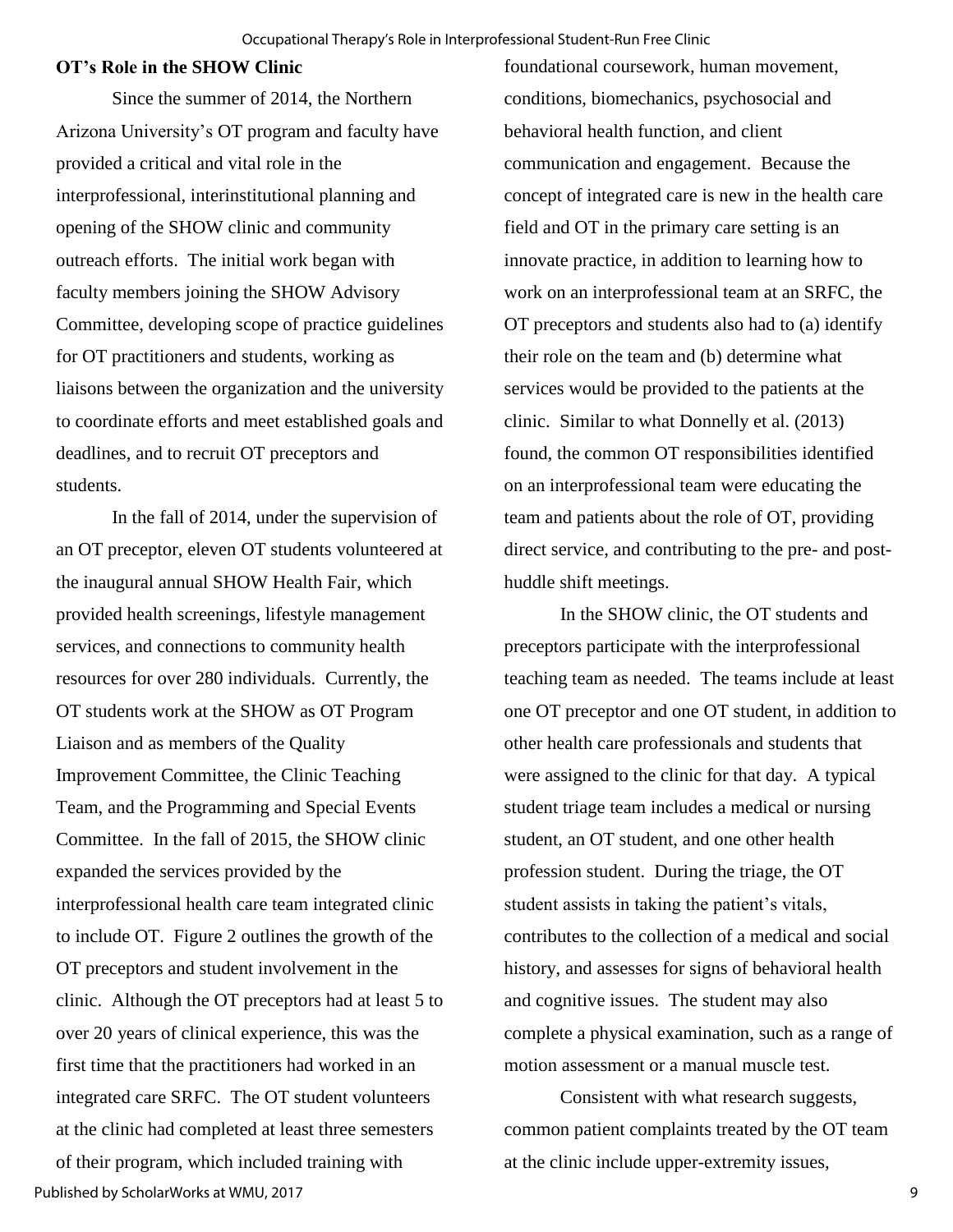musculoskeletal pain, chronic disease management, stress, and depression (Dahl-Popolizio et al., 2016; Muir, 2012). Interventions to address these issues have focused on how the identified deficit(s) affect the individual's functionality and ability to complete occupations in his or her daily life. Examples of interventions include activity and/or environmental modifications, adaptive equipment, behavioral health management strategies, energy conservation, splinting, compensatory strategies, medication management compliance, and strategies to reduce falls. As the OT practitioners and students gain more experience volunteering at the SHOW clinic, the role of OT will continue to evolve.

#### **Opportunities and Challenges for OT at SRFCs**

 The developing role of OT at the SHOW clinic has provided both opportunities and challenges for current practitioner and student volunteers. Over the first year of OT involvement at the clinic, the benefits reported by the OT preceptors and students include the ability to obtain hands-on experience working with an underserved and diverse population, the ability to provide health promotion and preventive services to the community, gaining experience to participate with interprofessional education and practice with a health care team, leadership skills acquisition, and advocating for the role of OT.

The practitioners are afforded the opportunity to use a generalist approach, which they may not use in their day-to-day work setting when treating their typical caseload. At the same time, they are often faced with the need to review or

on the diverse symptoms being presented. In addition to providing direct care to patients seen at the clinic, the OT practitioners and students are able to provide health promotion services to the community at large through the SHOW clinic's community outreach and programming events. While seasoned practitioners are gaining new skills, they report excitement about the ability to provide education and professional skills training to future occupational therapists.

Under the supervision of the OT preceptors, the OT students gain access to the opportunity to practice in an interprofessional, team-based approach to health care delivery in a real-world, safe environment early in their careers. This involvement has allowed the students to learn from, about, and with other health profession students, while simultaneously teaching students from other disciplines about the role of OT. Through both formal presentations and in the huddles, the students have had multiple opportunities to provide education to others about OT's scope of practice and how the profession may contribute to the patient's evaluation and plan of care. For example, when a student navigator presents a patient case to the interprofessional teaching team, it is up to the team to prioritize the patient issues and decide which profession is most appropriate to meet the needs identified. Since many other students and professionals do not fully understand the scope of OT, it is imperative the OT student evaluate the presenting patient concerns and delineate how OT can contribute to the assessment and treatment (if appropriate). In addition to teaching others about the OT profession, the OT preceptors and students

research specific interventions to provide care based https://scholarworks.wmich.edu/ojot/vol5/iss3/7 DOI: 10.15453/2168-6408.1387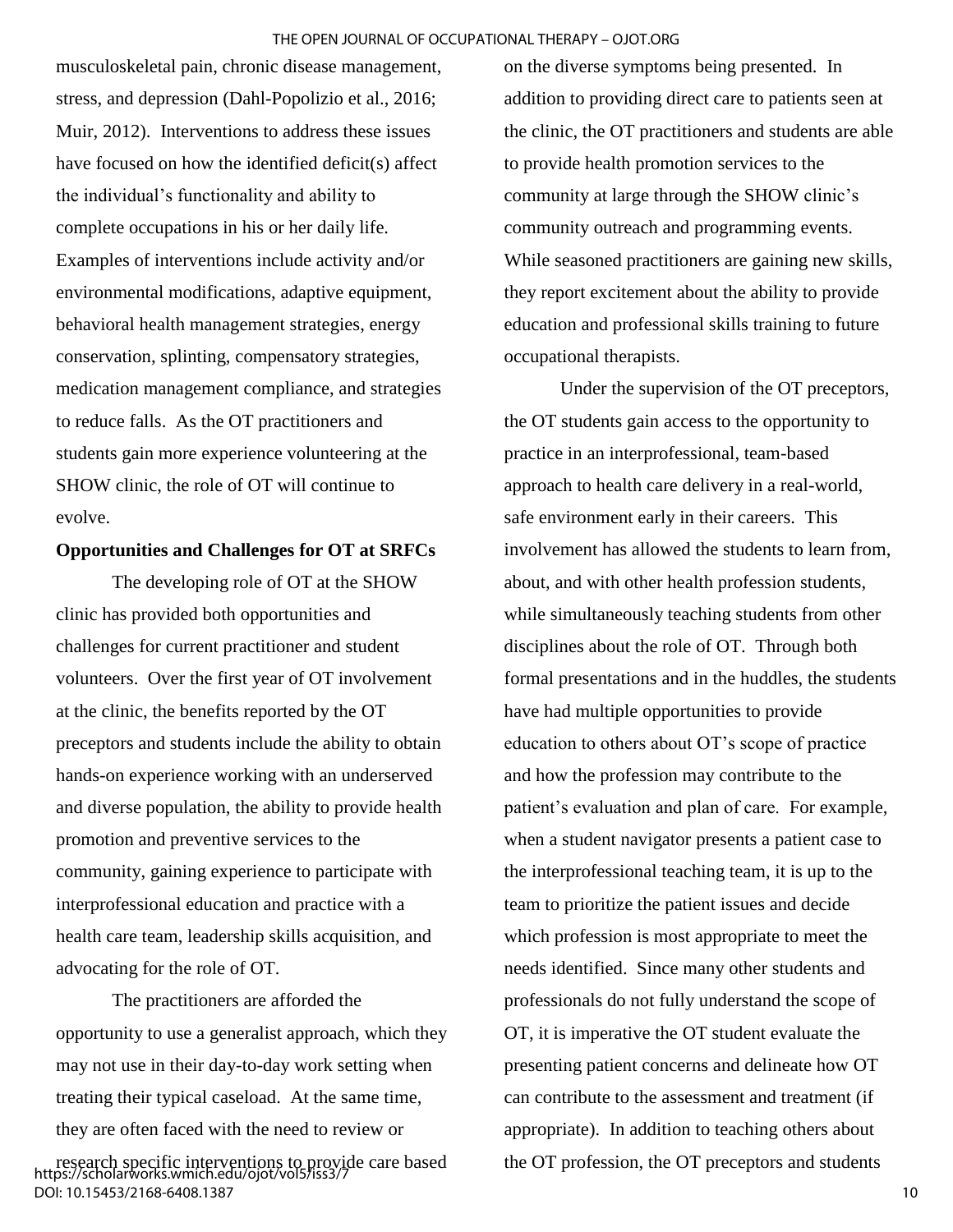have had an invaluable experience learning about the scopes of practice of other health care professionals. By recognizing how other professional students and preceptors interact with patients, observing the questions asked to patients, and gaining an understanding of their professional reasoning process, the OT teams have gained useful insight into how other professions apply their clinical knowledge and skills.

For most of the OT students, the ability to apply classroom learning to the clinic setting early in their education has increased their comfort level when interacting with patients, and this is one of the main reasons why the students reported volunteering at the SHOW clinic. Because of the fast-paced nature of an integrated care clinic, the students have learned to build rapport and establish a therapeutic relationship with their patients in a short amount of time, thus allowing them to implement more meaningful and patient-centered interventions. The OT students are also required to think on the spot and to answer questions from their patient and other health professionals, in addition to probing and clarifying questions from their OT preceptor. To identify specific causes for problems and use professional reasoning skills, the OT students have had to identify quickly the need for additional assessments to better comprehend the patient's current level of function. Ultimately, the OT students gain experience acting as general providers through the identification and

implementation of assessment tools needed to help clarify patient needs quickly in an integrated care setting. The benefits reported from the OT volunteers at the SHOW clinic are consistent with other benefits found in the current literature (Donnelly et al., 2013; Donnelly et al., 2014; Holmqvist et al., 2012; Muir, 2012; Schutte et al., 2015).

OT involvement in the SHOW clinic is beneficial and innovative, and with innovation one typically encounters barriers and challenges. The OT preceptors and students have reported various challenges throughout their SHOW clinic experience. The recruitment of the preceptors and students is one of the biggest obstacles facing most SRFCs, and the experience for OT has been no different at the SHOW clinic (Holmqvist et al., 2012). Since the SHOW clinic is staffed with mostly weekend volunteer opportunities, recruiting new students and preceptors has been a slow process based on the limited opportunities that are available. Although there has been a steady growth in OT personnel over the last year (see Figure 2), most of the OT preceptors recruited were on the faculty at one of the three state universities, and the student volunteers were enrolled in the Northern Arizona University's OT Program. This recruitment pool has provided limited numbers of overall participants; therefore, marketing strategies to better reach out to community-based practitioners will be of benefit to the SHOW clinic.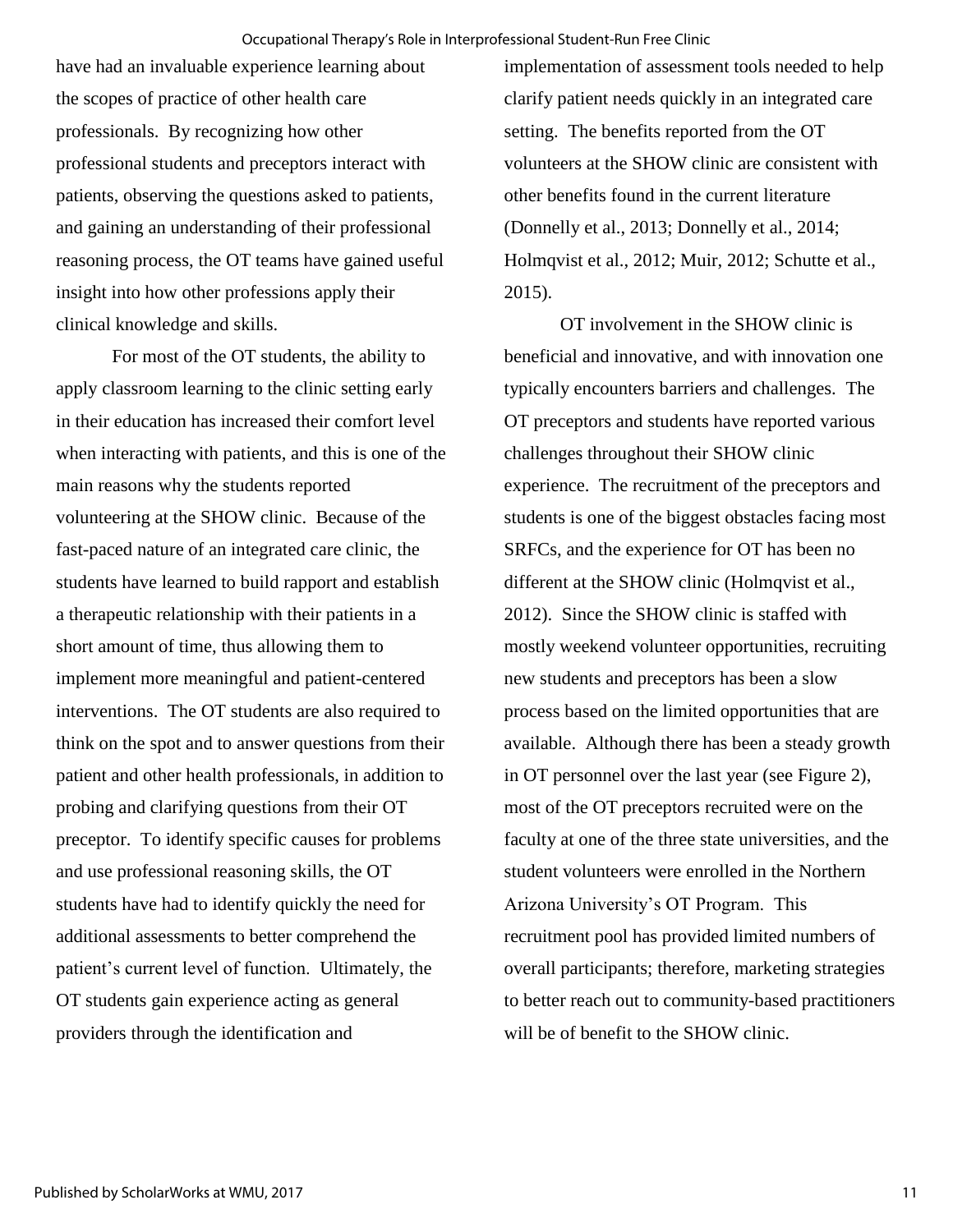

# **SHOW Clinic Occupational Therapy Workforce**

*Figure 2.* The SHOW Clinic OT Workforce Growth from the fall 2015 semester to the fall 2016 semester. Fall 2015: 1 preceptor, 0 students; Spring 2016: 1 preceptor, 2 students; Summer 2016: 3 preceptors, 5 students; Fall 2016: 4 preceptors, 8 students.

The need to increase sustainability to have volunteers commit to signing up for ongoing shifts for additional semesters is another barrier. The ability to volunteer is based on the individual's availability, commitments to school, work and social obligations, and the continuation of interest and desire to support the organization. As the students progress through the program, their commitment to schoolwork and fieldwork rotations increase, leaving them less time to engage with service learning. The OT preceptors have similar obligations and at times are not able to volunteer for more than one semester in a year. On average, the OT preceptors and students have volunteered for only one to two semesters at the clinic. In addition

to volunteering at the clinic, each preceptor and https://scholarworks.wmich.edu/ojot/vol5/iss3/7 DOI: 10.15453/2168-6408.1387

student is required to commit to additional time to complete the orientation and onboarding training, which can be lengthy. If more preceptors and students volunteered for multiple semesters throughout the year, the resources dedicated to recruiting and orienting new OT participants would decrease.

Moving forward with the interprofessional team structure, it will be necessary to advocate for OT to work with patients in need of services. The OT preceptors are still developing their role, scope of practice, responsibilities, and best practices for supervising on an interprofessional team, and are also working to understand the care needs of patients and the treatment options available in the population the SHOW clinic serves. The OT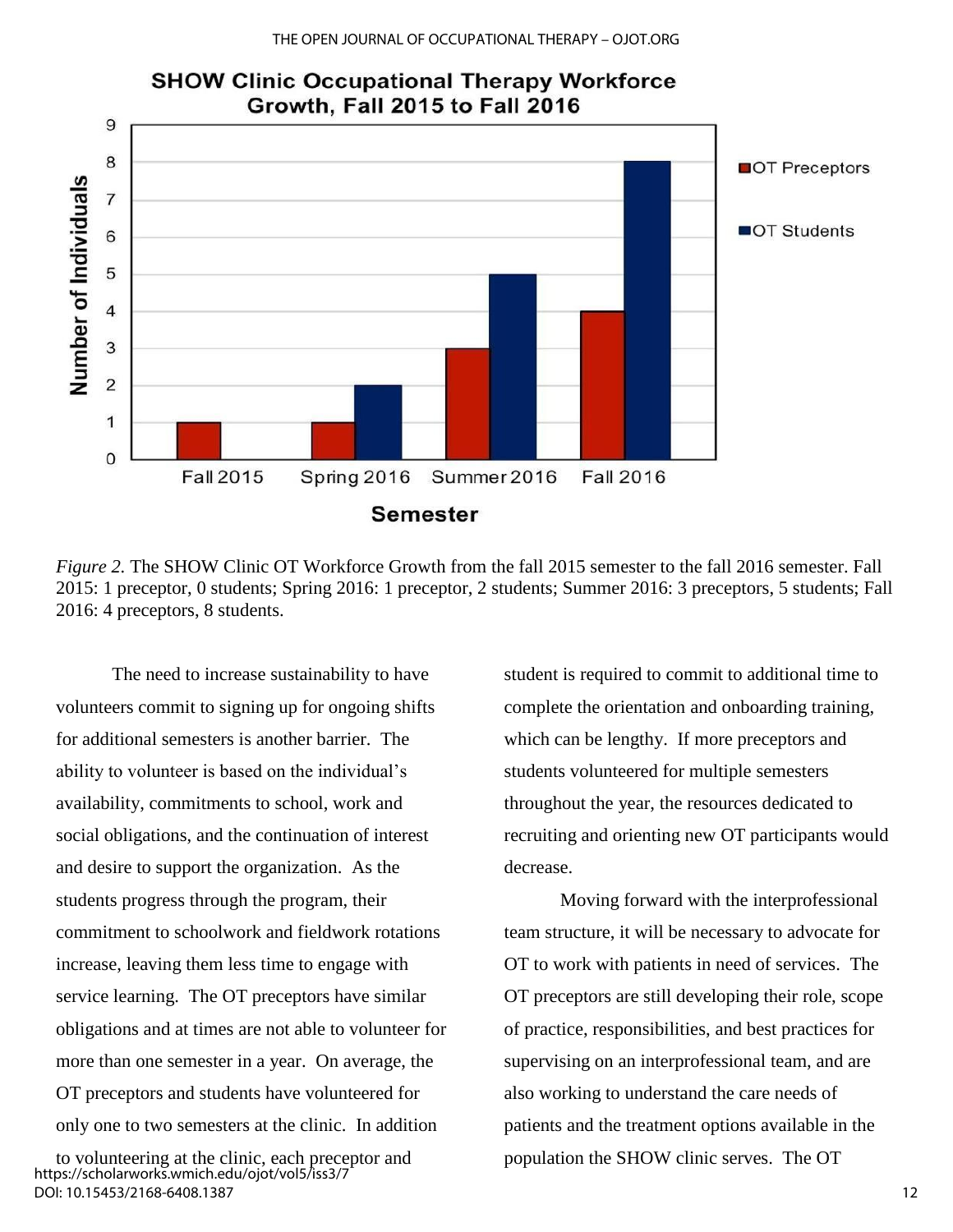students have faced many of the same hurdles, although the students arguably gain invaluable critical skill training by working alongside the preceptors as they learn to address and overcome these challenges early in their careers. The OT team and other members of the interprofessional team will benefit from the dissemination of consistent and concrete knowledge about the role that OT can play at the SHOW's integrated care clinic. For example, if an OT team is not present during a weekend shift, other interprofessional team members may not learn or understand how an occupational therapist can contribute to the team and the patients served. To have an occupational therapist present at every clinic shift, it is imperative to recruit new preceptors and students continually, encourage ongoing participation throughout the year with current volunteers, and provide resources and handouts that provide a consistent message about the role of OT.

#### **Discussion**

The SHOW organization is an innovative venture that is less than 4 years old at the time of this publication. The organization is possible due to the support and dedication of the three state universities, volunteers, and community partners. The volunteers that have played various roles for the SHOW clinic to date have truly reached and helped thousands of individuals who were in need, while at the same time teaching the volunteers to work as an interprofessional team. The OT preceptors and students have volunteered and contributed through various roles with the SHOW organization, including as direct care providers, educators, program liaisons, consultants, and in Published by ScholarWorks at WMU, 2017

management positions. Many benefits and rewards were noted by the OT volunteers that contributed to personal and professional growth. Although challenges are inevitable, solutions that focus on developing best practices for supervising students on an interprofessional team and developing professional self-efficacy, patient-centered care, and sustainability provide opportunities to craft strategies to meet the demands of future practice.

The OT preceptors and students have now volunteered at the SHOW's clinic for a full year, which has allowed fora greater understanding of how an occupational therapist can incorporate his or her services at the clinic and be a contributing member of the interprofessional health care team. However, it is now time for the OT team to broaden their focus to expanding the services provided by the overall organization and to contributing to the growing body of research. At the time of this publication, the OT students are only able to participate in hands-on patient care at the SHOW clinic through limited volunteer opportunities, which are typically only available one day a week. One way to expand services will be to offer additional hours of operation throughout the week and to provide long-term and full-time fieldwork rotations at the clinic. Fieldwork students that complete a rotation in an interprofessional care setting will help to prepare future clinicians in an integrated care setting, develop skills on the ability to provide education about the role of OT in this setting, and learn about other health professions (Donnelly et al., 2013). Because of the nature and limited availability of literature on best practices about this emerging practice area, scholarship that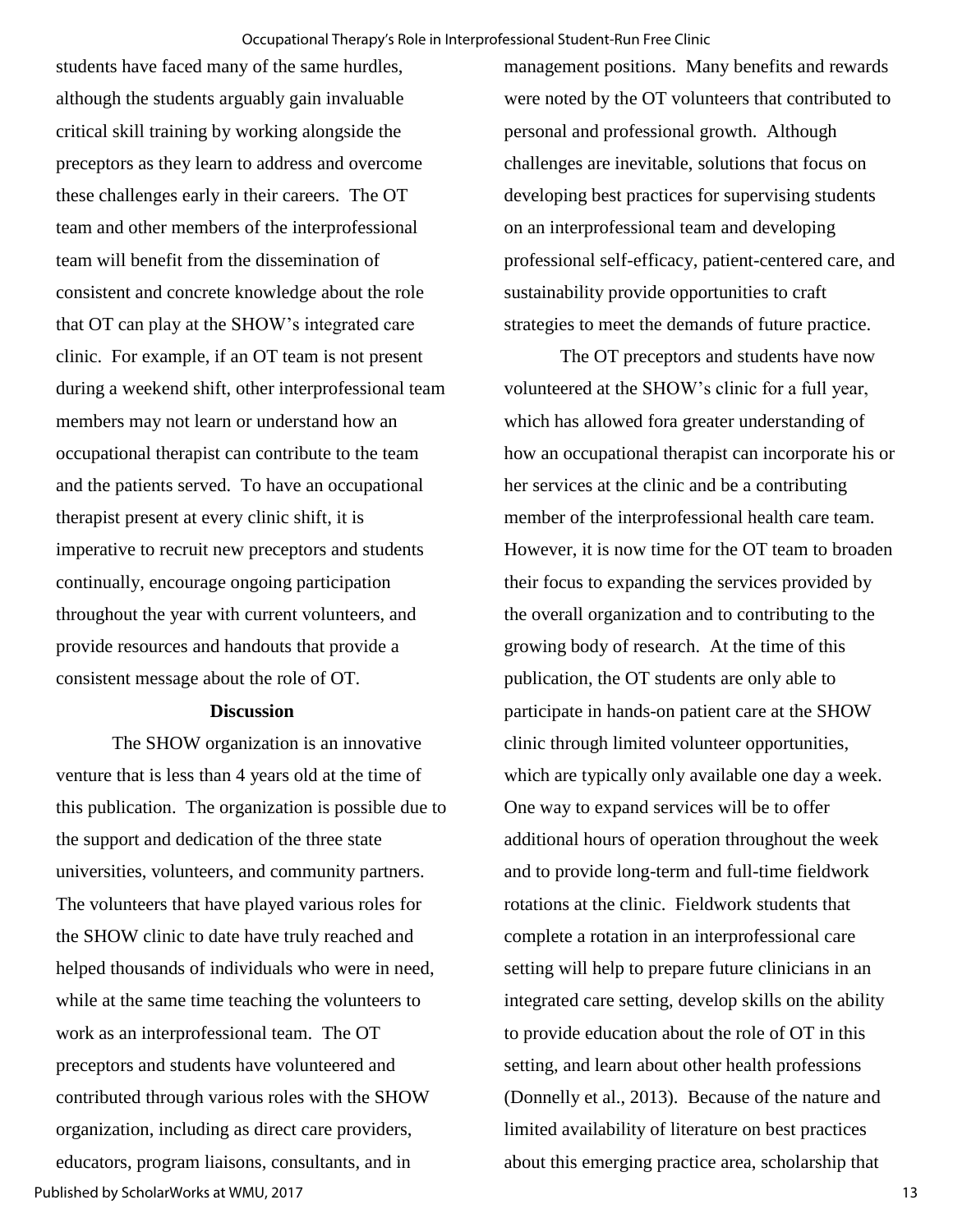focuses on creating a model of care for the role of OT in an integrated care clinic is needed to provide replication and sustainability for other occupational therapists in similar settings. Collecting and disseminating data that document commonly seen diagnoses, the needs of patients, assessment tools, and intervention methods used in an integrated care clinic may be a starting point in developing a reproducible model of care. In addition, identifying frequently used roles and responsibilities of an occupational therapist in this setting will help to establish best practices. Furthermore, evaluating and examining the benefits of OT services provided in an interprofessional SRFC and the impact on patient care is sorely needed. As identified in Donnelly et al. (2014), selecting outcome measures and evaluating OT intervention methods based on those outcomes will begin to establish the benefits of OT in an integrated care clinic. The opportunities for OT are endless in the SHOW clinic and have the potential to document how OT can play a major role in the future of how health care services are delivered.

*Oaklee Rogers: Doctor of Occupational Therapy, Academic Fieldwork Coordinator & Assistant Clinical Professor, SHOW Administrative Director and Occupational Therapist, Northern Arizona University* 

*Andrea Heck: Student in the Doctor of Occupational Therapy, Northern Arizona University* 

*Lindsey Kohnert: Student in the Doctor of Occupational Therapy, Northern Arizona University, SHOW OT Liaison* 

*Pooja Paode: Graduate Student in the Science of Health Care Delivery, Ex-Officio SHOW Student Director, Arizona State University* 

*Liz Harrell: Doctor of Nursing Practice, Psychiatric Mental Health Nurse Practitioner, SHOW Program Director, Clinical Associate of the College of Nursing and Health Innovation, Arizona State University* 

https://scholarworks.wmich.edu/ojot/vol5/iss3/7 DOI: 10.15453/2168-6408.1387

#### **References**

- American Psychological Association. (2016). *Integrated health care*. Retrieved from [http://www.apa.org/health/integrated-health](http://www.apa.org/health/integrated-health-care.aspx)[care.aspx](http://www.apa.org/health/integrated-health-care.aspx)
- Canadian Association of Occupational Therapists. (2013). *CAOT position statement: Occupational therapy in primary care.* Retrieved from [http://www.caot.ca/pdfs/positionstate/PS\\_PrimaryCar](http://www.caot.ca/pdfs/positionstate/PS_PrimaryCare.pdf) [e.pdf](http://www.caot.ca/pdfs/positionstate/PS_PrimaryCare.pdf)
- Dahl-Popolizio, S., Manson, L., Muir, S., & Rogers, O. (2016). Enhancing the value of integrated primary care: The role of occupational therapy. *Families, Systems, & Health*, *34*(3), 270-280. <http://dx.doi.org/10.1037/fsh0000208>
- Dhans, L., Anson, C., Callahan, K, Coats, E., Slaughter, L., Coker-Bolt, P., & Velozo, C. (2015). Student-run free therapy clinics: Integrating service learning and care for underinsured clients, *OT Practice*, *20*(2), 16- 18.
- Donnelly, C. A., Brenchley, C. L., Crawford, C. N., & Letts, L. J. (2013). The integration of occupational therapy into primary care: A multiple case study design. *BMC Family Practice*, *14*(60). <http://dx.doi.org/10.1186/1471-2296-14-60>
- Donnelly, C. A., Brenchley, C. L., Crawford, C. N., & Letts, L. J. (2014). The emerging role of occupational therapy in primary care*. Canadian Journal of Occupational Therapy*, *81*(1), 51-61. [http://dx.doi.org/10.1177/0008417414520683](https://doi.org/10.1177/0008417414520683)
- Gutman, S. A. (2011). Special issue: Effectiveness of occupational therapy services in mental health practice. *The American Journal of Occupational Therapy*, *65*(3), 235-237*.*

<http://dx.doi.org/10.5014/ajot.2011.001339>

- Haggarty, D., & Dalcin, D. (2014). Student-run clinics in Canada: An innovative method of delivering interprofessional education. *Journal of Interprofessional Care*, *28*(6), 570-572. <http://dx.doi.org/10.3109/13561820.2014.916658>
- Health Resources and Services Administration. (2015). *Maricopa County Department of Public Health Center 230 (Health Care for the Homeless) UDS Report – 2015*. [Data file]. Retrieved from [https://www.maricopa.gov/1696/Health-Care-for-the-](https://www.maricopa.gov/1696/Health-Care-for-the-Homeless)**[Homeless](https://www.maricopa.gov/1696/Health-Care-for-the-Homeless)**
- Holmqvist, M., Courtney, C., Meili, R., & Dick, A. (2012). Student-run clinics: Opportunities for interprofessional education and increasing social accountability. *Journal of Research in Interprofessional Practice and Education*, *2*(3), 264- 277. Retrieved from [http://www.jripe.org/index.php/journal/article/view/8](http://www.jripe.org/index.php/journal/article/view/80)  $\overline{0}$  $\overline{0}$  $\overline{0}$